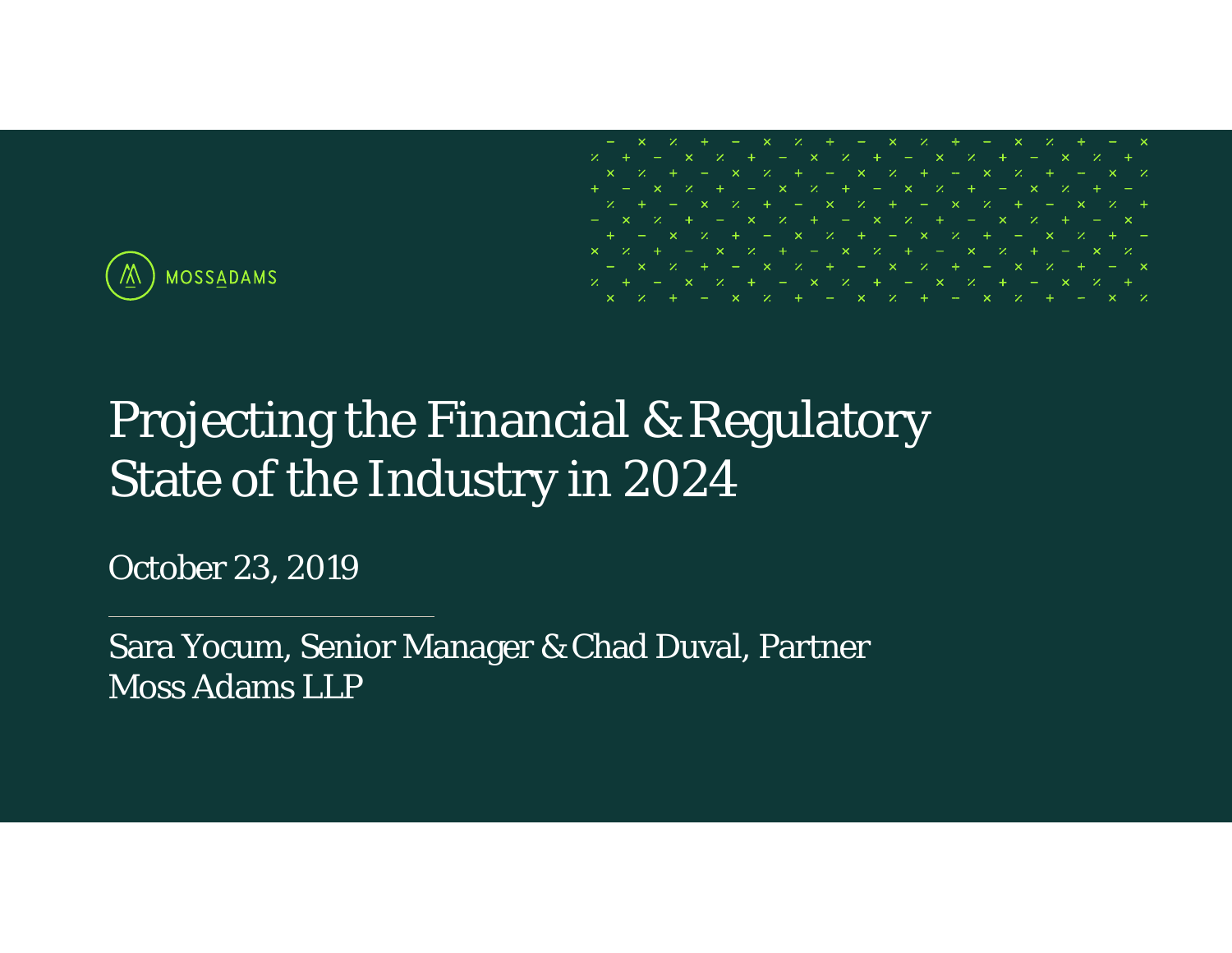### Introductions & Agenda

- •Sara Yocum, Audit Senior Manager (Financial)
- •Chad Duval, Consulting Partner (Regulatory)
- • Together We Will Focus on 5 Primary Issues
	- •The Future of Competition
	- $\bullet$ Regulatory & USF Changes
	- •Focus on Services
	- Potential for Consolidation/Partnerships
	- •Financial Performance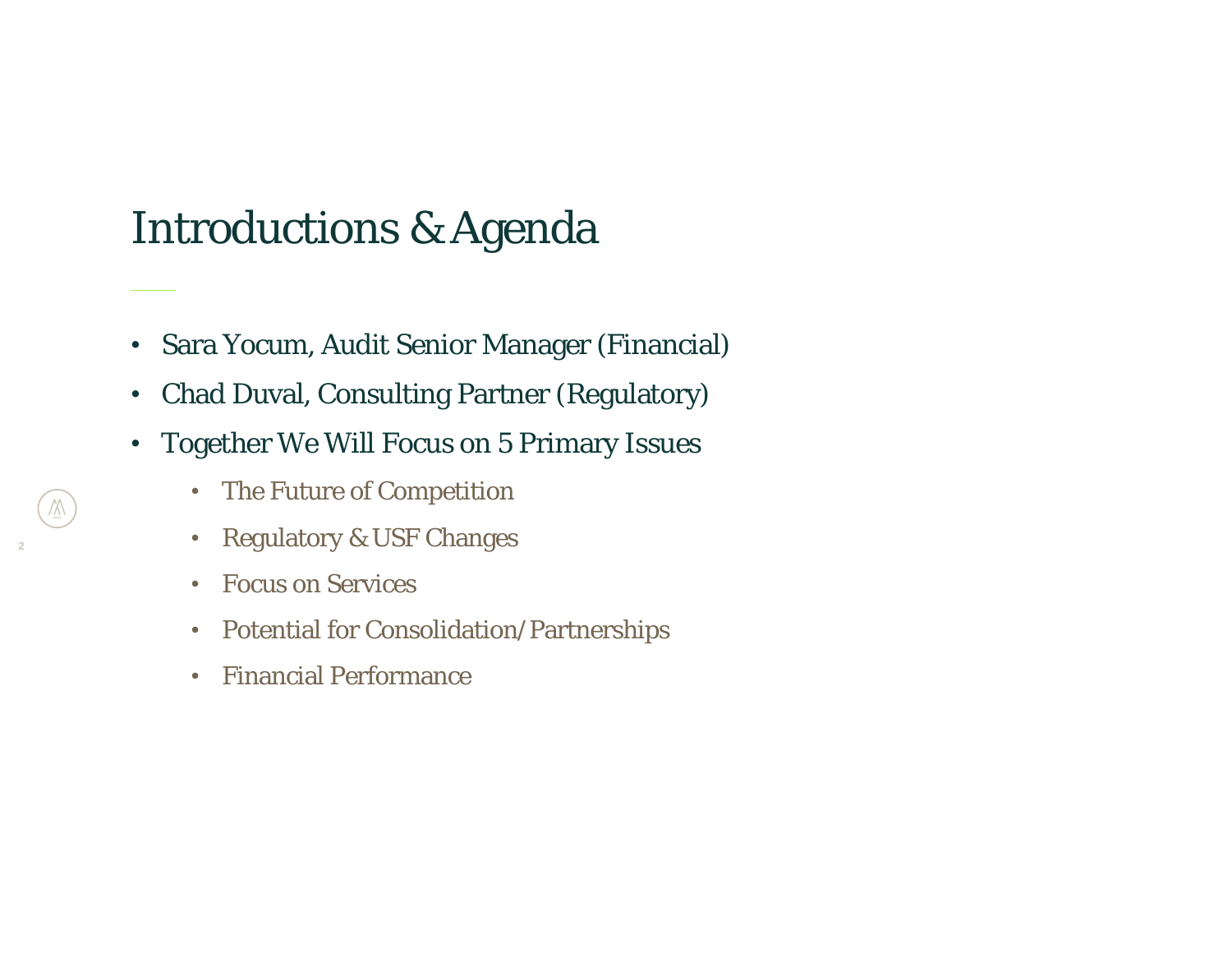### Seeing Into the Future



- Never rely on a fortune teller. By the time you know she was wrong, it is too late to get your money back…
- Our goal is not to predict the future, but to get you thinking about what it may hold…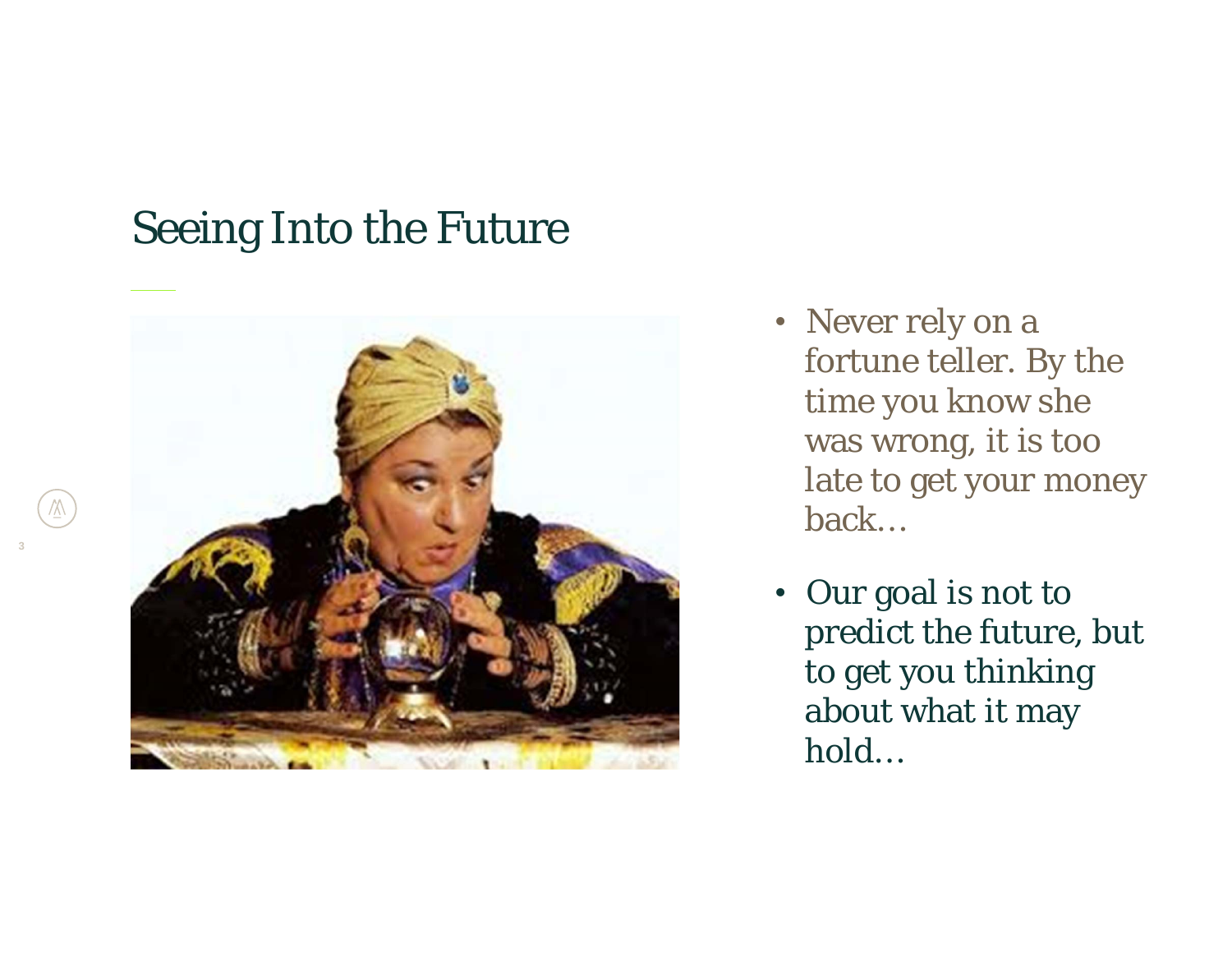- • At some point, voice may no longer be a requirement
	- Broadband only will be the industry norm
	- Customers have access to OTT VoIP
- Cable Modem providers will continue to be a major competitor
	- Will offer retail voice, if they don't today, to meet voice requirement (OTT VoIP?)
	- •No problems meeting public interest standards (speed, latency, price, etc.)
	- Will they get access to funding through reverse auctions?

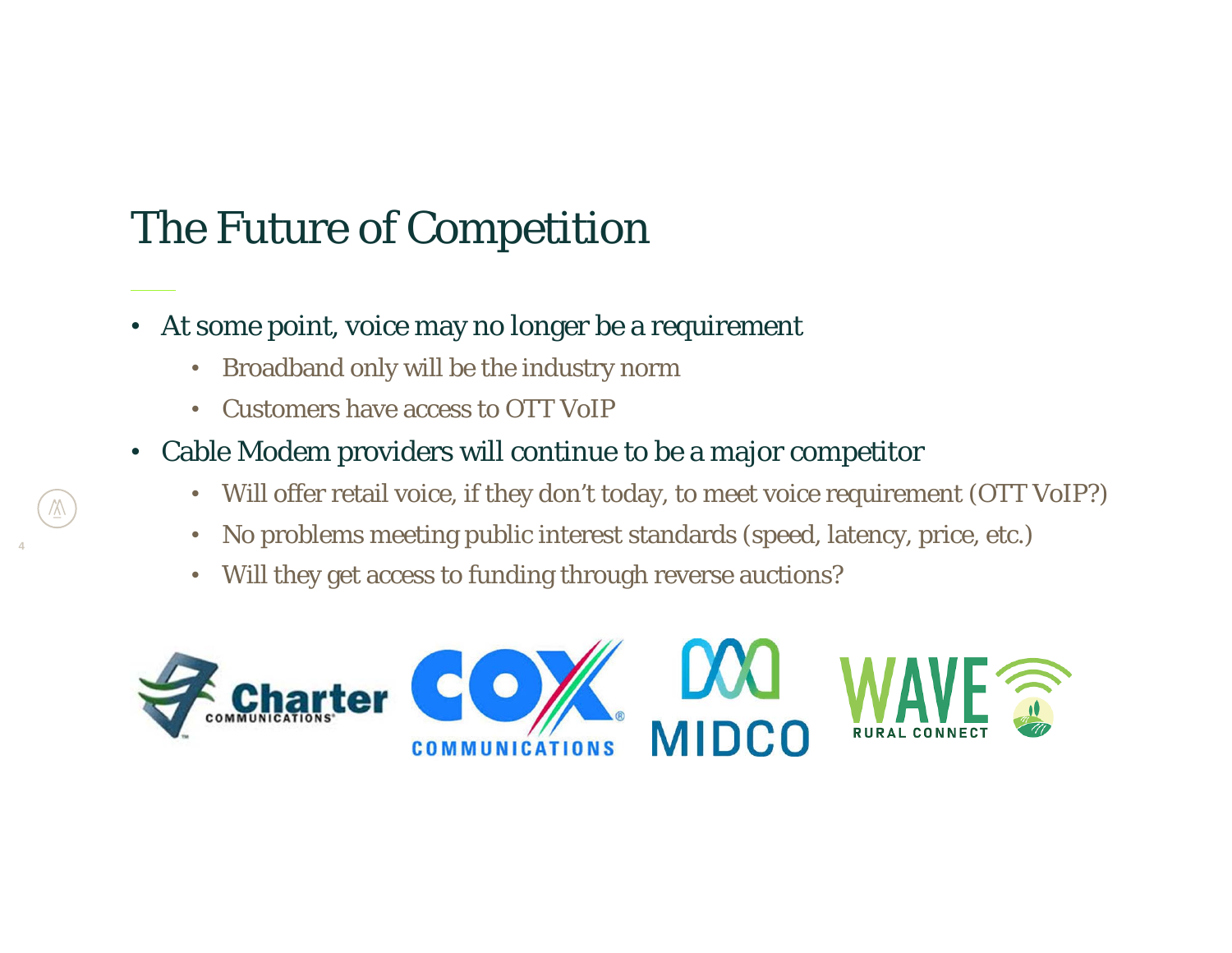### • WISPs will face significantly greater scrutiny

- Reporting requirements will pose challenges (mapping, geo location, HUBB, etc.)
	- •BarrierFree & MFII challenges shine spotlight on deployment reporting

### • 5G Wireless as a potential competitor

- FCC has yet to consider mobile wireless as a qualifying competitor
	- •Complement, not replacement, to landline service; could 5G change that view?
- •Claims of up to 1 Gbps "peak speeds" & very low latency
- Rely on very small cell sites & fiber transport
	- •There are environmental challenges
	- # of sites & transport could prove cost prohibitive in rural areas
- • Timing still a significant question mark
	- •Metropolitan coverage has begun, but if/when will it reach rural America?
	- •Widespread coverage not likely by 2024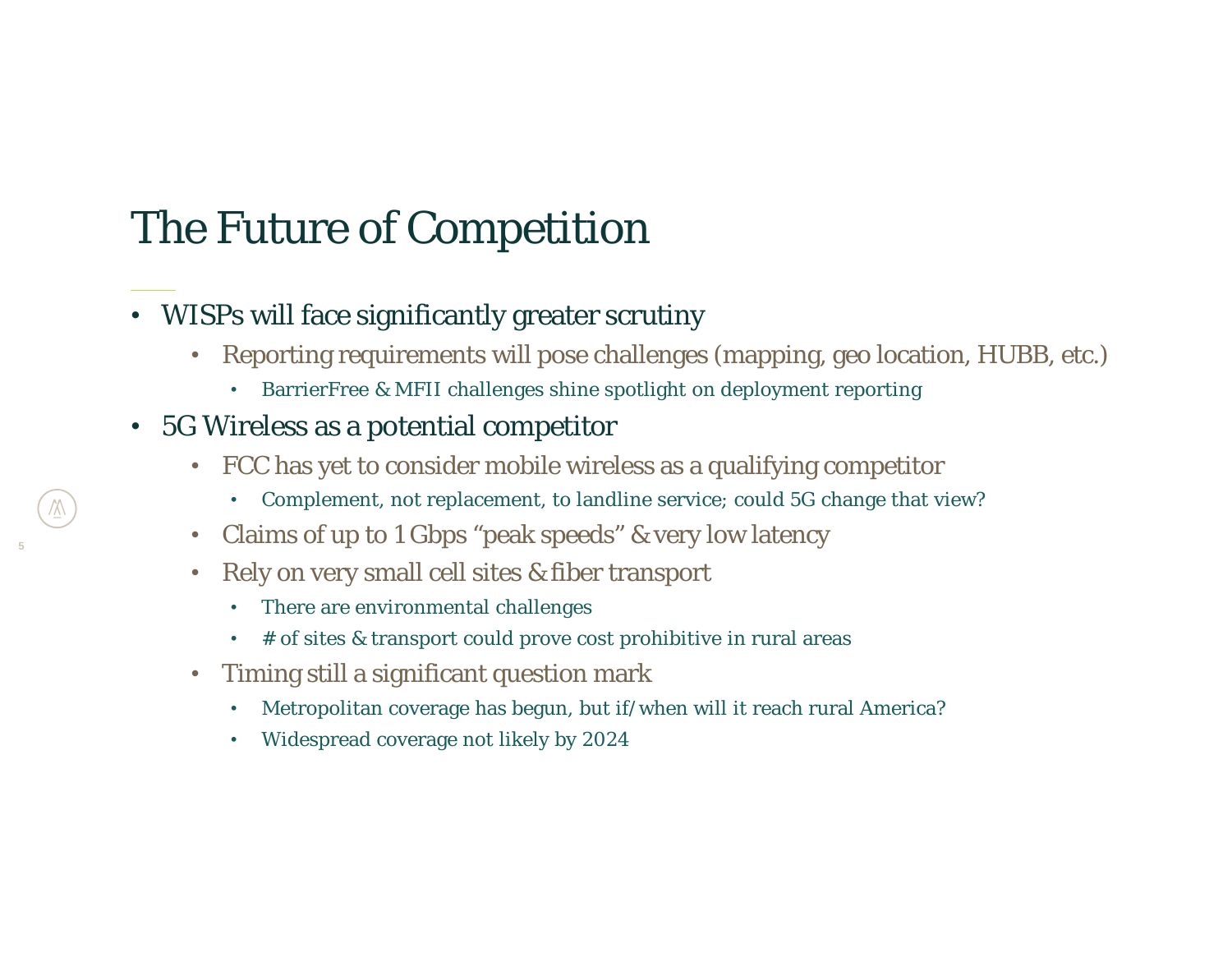- Low Earth Orbit (LEO) satellite providers could be an issue
	- Constellation of satellites able to provide "ubiquitous" coverage
		- •Multiple large players: Amazon, OneWeb, SpaceX, & Telesat
	- Claims of 500 Mbps-10 Gbps "peak speeds" & latency far below the 100ms standard
	- •No problems meeting public interest standards (speed, latency, price, etc.)
	- •Timing of deployment is uncertain, but many are currently testing
	- •Cost & pricing still significant question marks

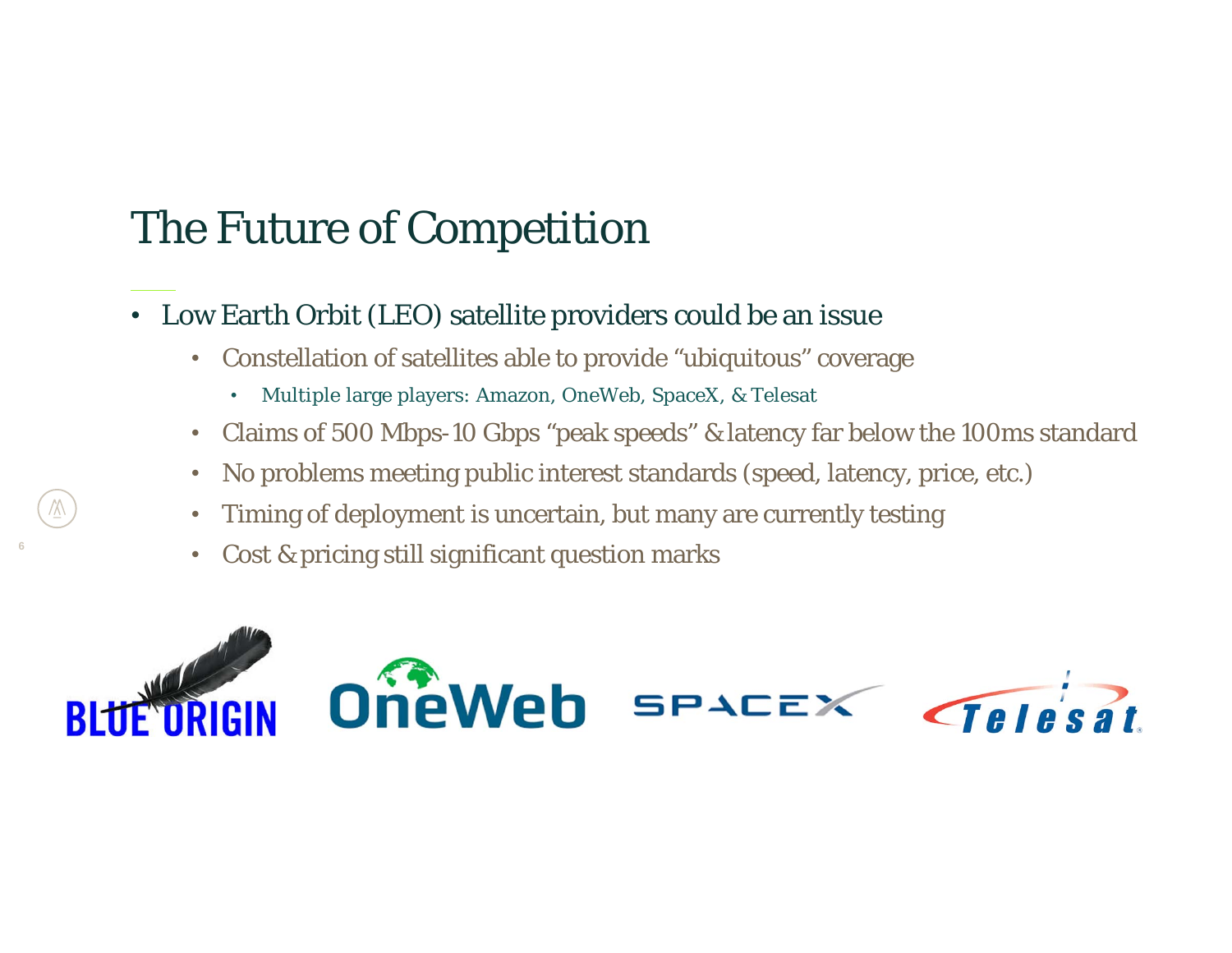### • Other Issues & Key Takeaways

- Competitive coverage is built into model-based support
	- No changes until the end of the funding term
- FCC still considering implications of competitive overlap for Legacy RoR
	- Reverse auctions for "entirely and almost entirely overlapped" study areas
	- •No indication when it will be resolved, but likely before 2024
- Will voice remain a requirement for qualifying competitors?
	- Likely so in 2024, but 2029 could be a different story…
- •Cable competition is likely to ramp up
- WISP competition may dial back
- LEOs & 5G are competitive wild cards
- 5 years is a long time for technology to evolve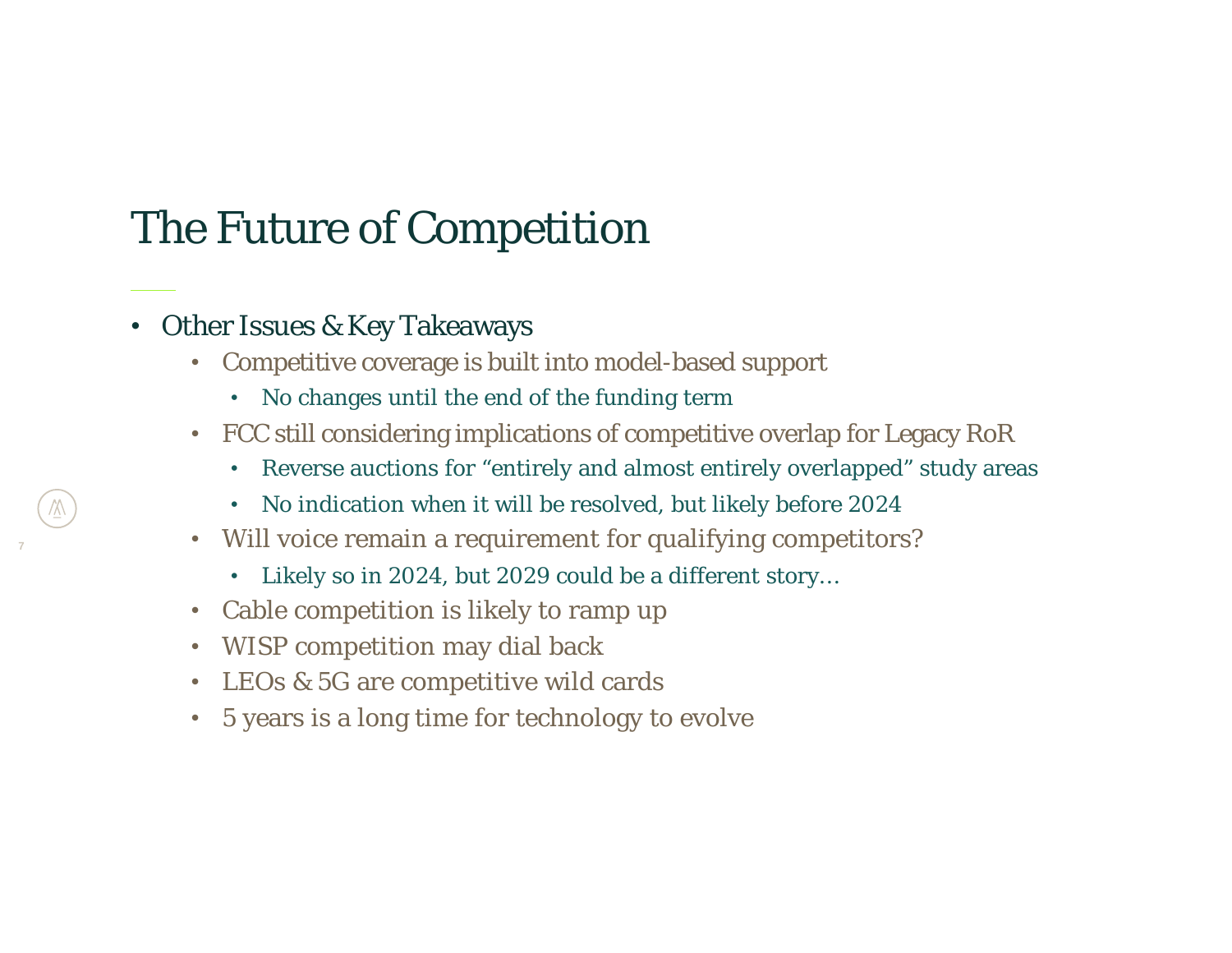## Regulatory & USF Changes

### • Near term focus on reform implementation & network related issues

- Location Identification, Mapping & Reporting
- Broadband Performance Testing
- •Competitive Overlap for Legacy RoR Carriers
- •Overall Cap on USF Budget
- •Rural Development Opportunities Fund (RDOF)/CAF Phase III
- • Intercarrier Compensation
	- Traffic Stimulation/Mileage Pumping
	- Intrastate Originating Switched Access (?)
- Robocalling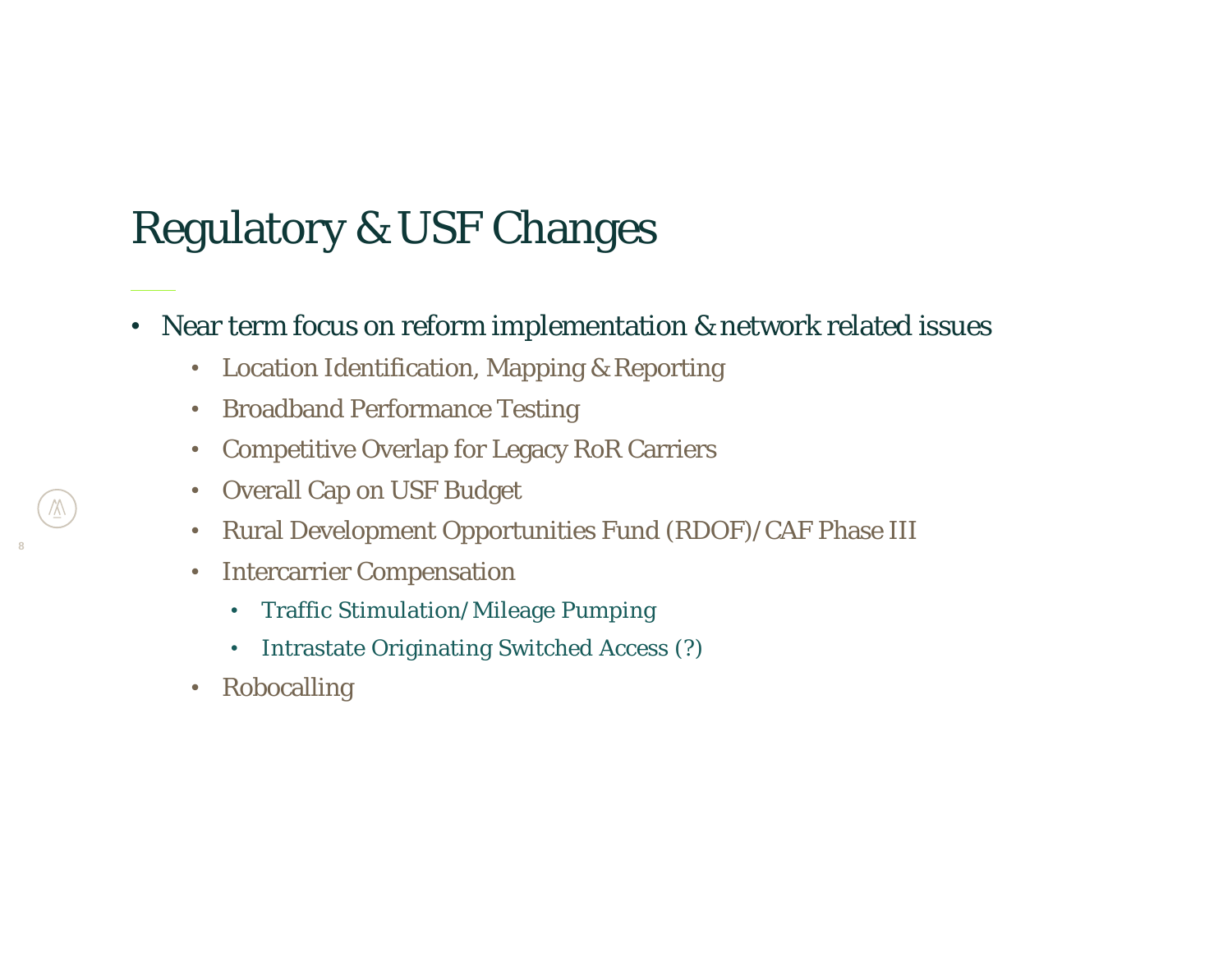## Regulatory & USF Changes

- USF for model-based carriers locked in for 10 years
	- No changes to support for next 7-9 years
	- Focus will be on compliance network deployment & testing
- What happens to Legacy RoR when current funding cycle ends in 2023?
	- Most likely scenario is a new 5-year funding cycle of HCLS & CAF BLS
		- •New deployment obligations @ then current broadband standard
		- •Entirely & Almost Entirely Overlapped study areas subject to reverse auction
	- FCC has indicated a willingness to revisit the budget starting in 2024
		- •Competitive overlap & inflationary factor mitigate against an increase
		- •Broadband Only conversions mitigate for an increase
	- Is A-CAM III a possibility?
		- •I don't see it; wreaks havoc with reform of all RoR USF starting in 2029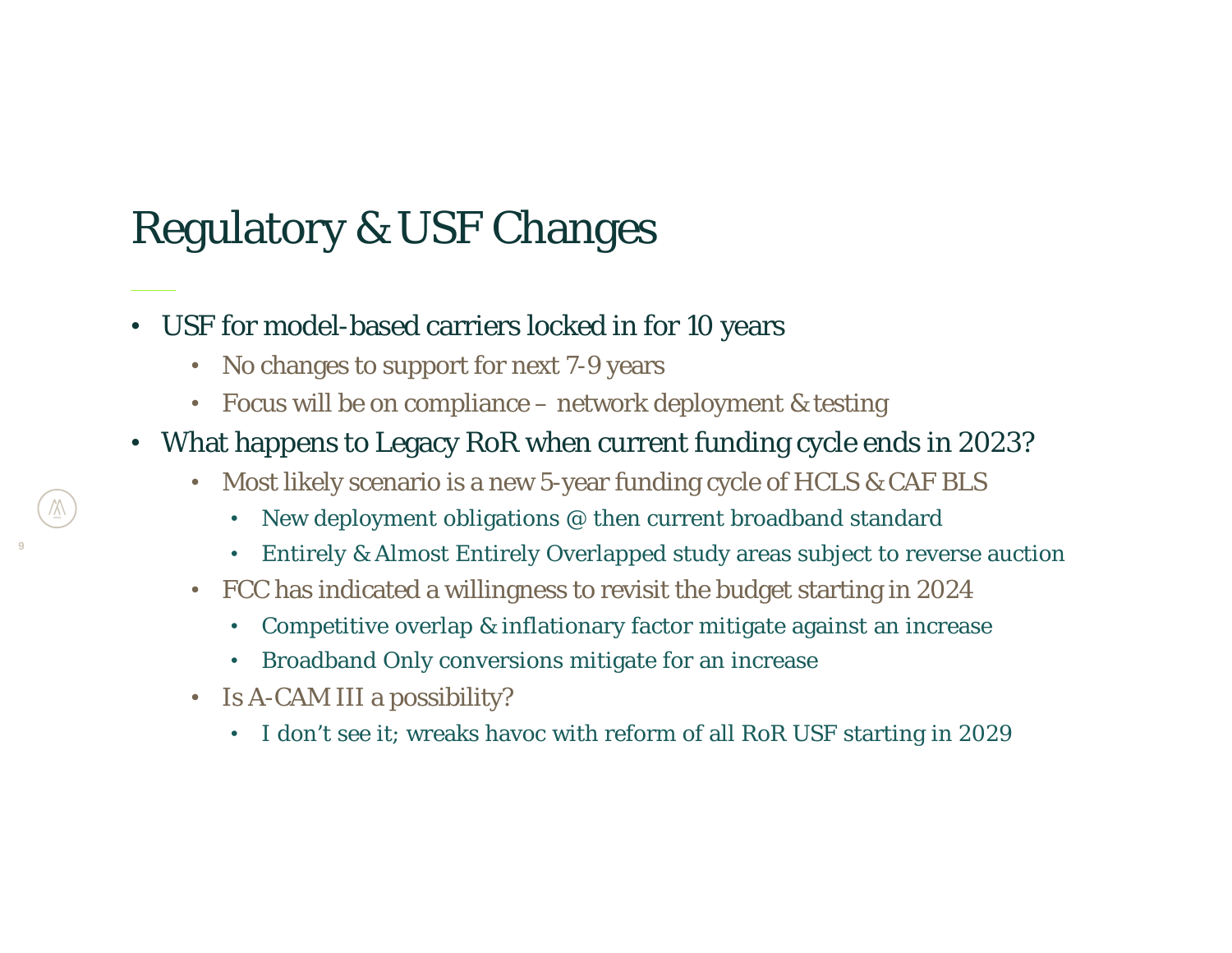# Regulatory & USF Changes

- Key Takeaways
	- • Model-based funding not likely to change prior to 2029
		- When it does, expect A-CAM "X" &/or reverse auctions
	- Legacy RoR support will continue similar to what we see today
		- •New deployment obligations @ greater broadband speed
		- • Competitive overlap may be an issue for some, but not most
			- Unless LEOs & 5G considered qualifying competitors, then we have a bigger issue…
		- •New A-CAM offers unlikely prior to 2029; alignment
		- We don't envision the roof caving in on Legacy RoR
	- • Focus over the next 5 years will be implementation of current USF reform & network related issues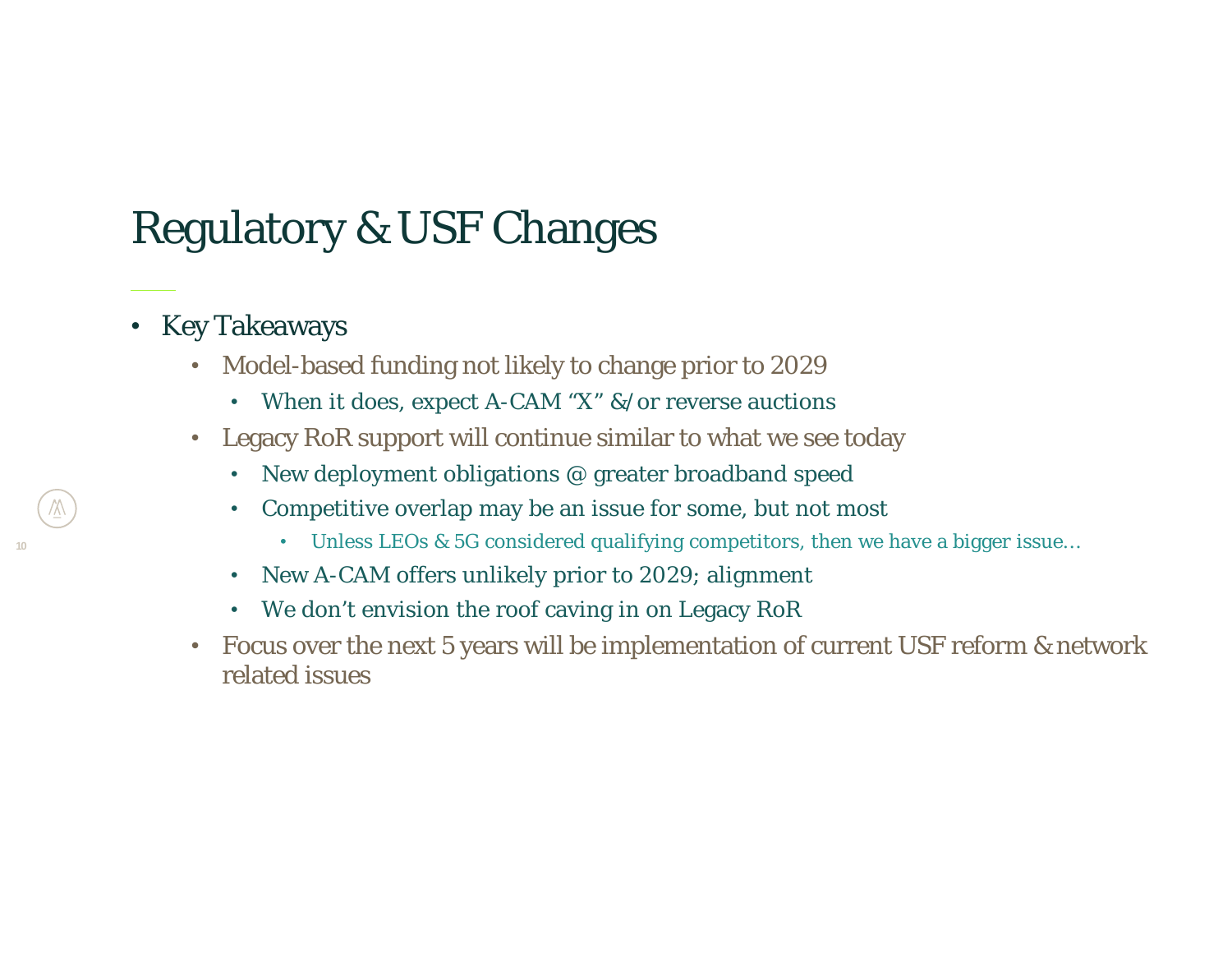

 $\overline{\mathbb{X}}$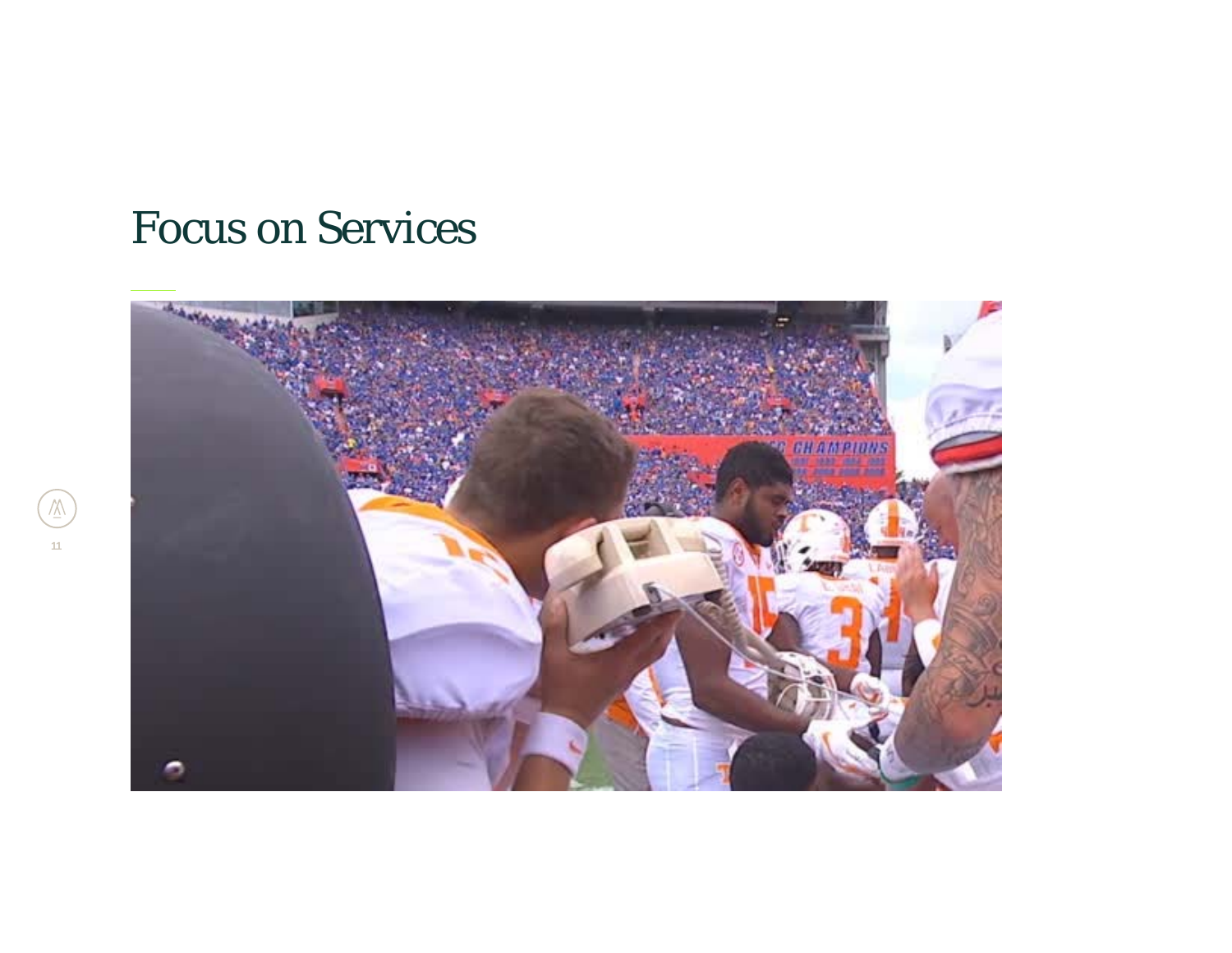- Significant deployment of Broadband Only
	- $\bullet \hskip 3mm > 50\%$  of local loops will be broadband only (75%?)
		- •Including growth from new/returning customers
		- •Rapid growth in value added OTT services
		- •Opportunity to upsell bandwidth to enable OTT services
		- Companies that do not meaningfully adopt will see continued loop loss
- • Elimination/migration of legacy non-regulated services
	- Cable TV: replaced w/ OTT video
	- Wireless: sold to national carriers
	- Toll Resale: migration to OTT voice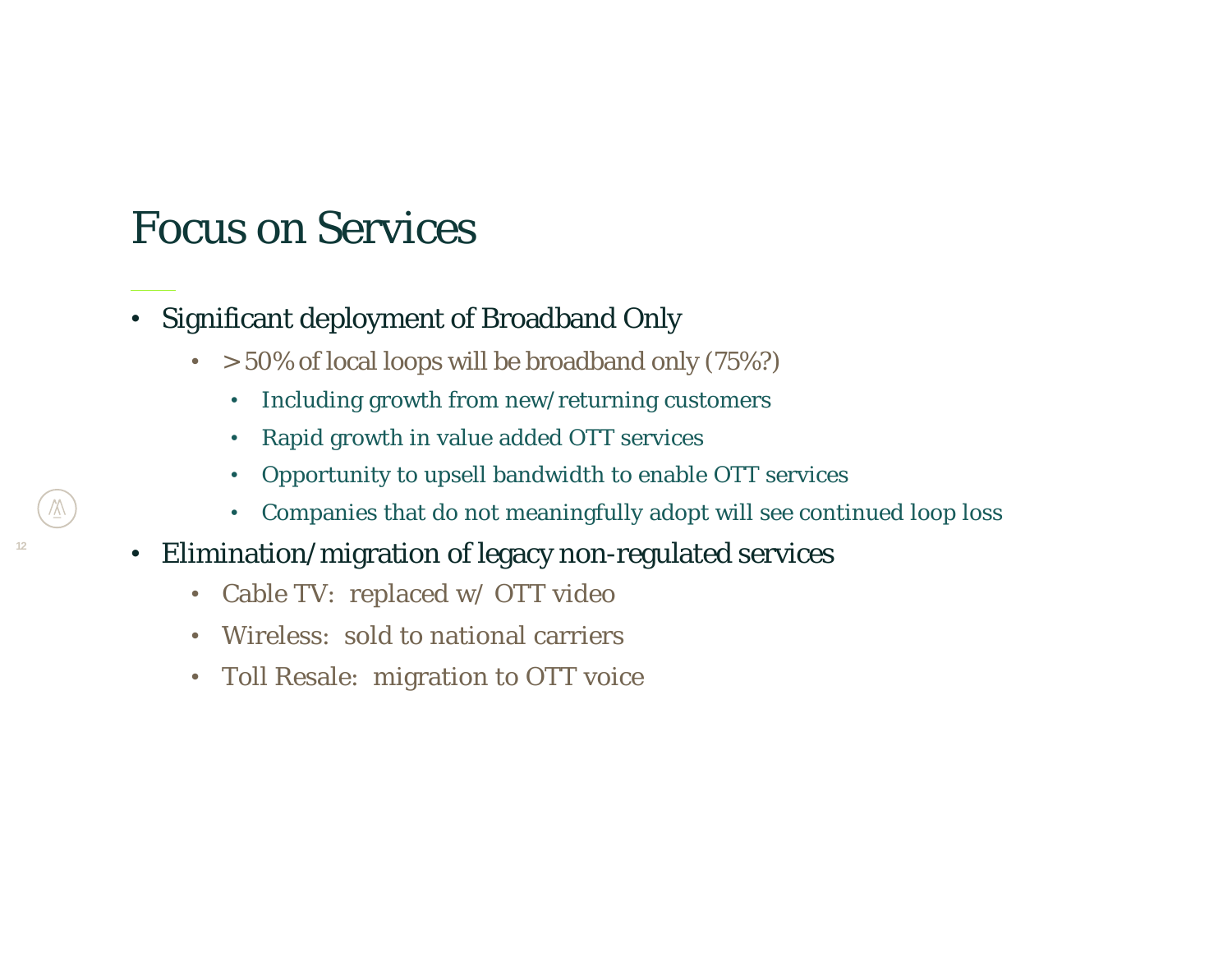• Customers are Rapidly Cutting the Video Cord



Note: ages 18+; individuals who no longer have access to traditional pay TV services Source: eMarketer, July 2018

239748

www.eMarketer.com

• OTT Video Subscriptions

#### **US Subscription Over-the-Top (OTT) Video Service Viewers, by Provider, 2018**

millions



Note: individuals of any age who watch video via any app or website at least once per month that provides streaming video content over the internet and bypasses traditional distribution; examples include HBO Now, Hulu, Netflix and YouTube Source: eMarketer, July 2018

239487

www.eMarketer.com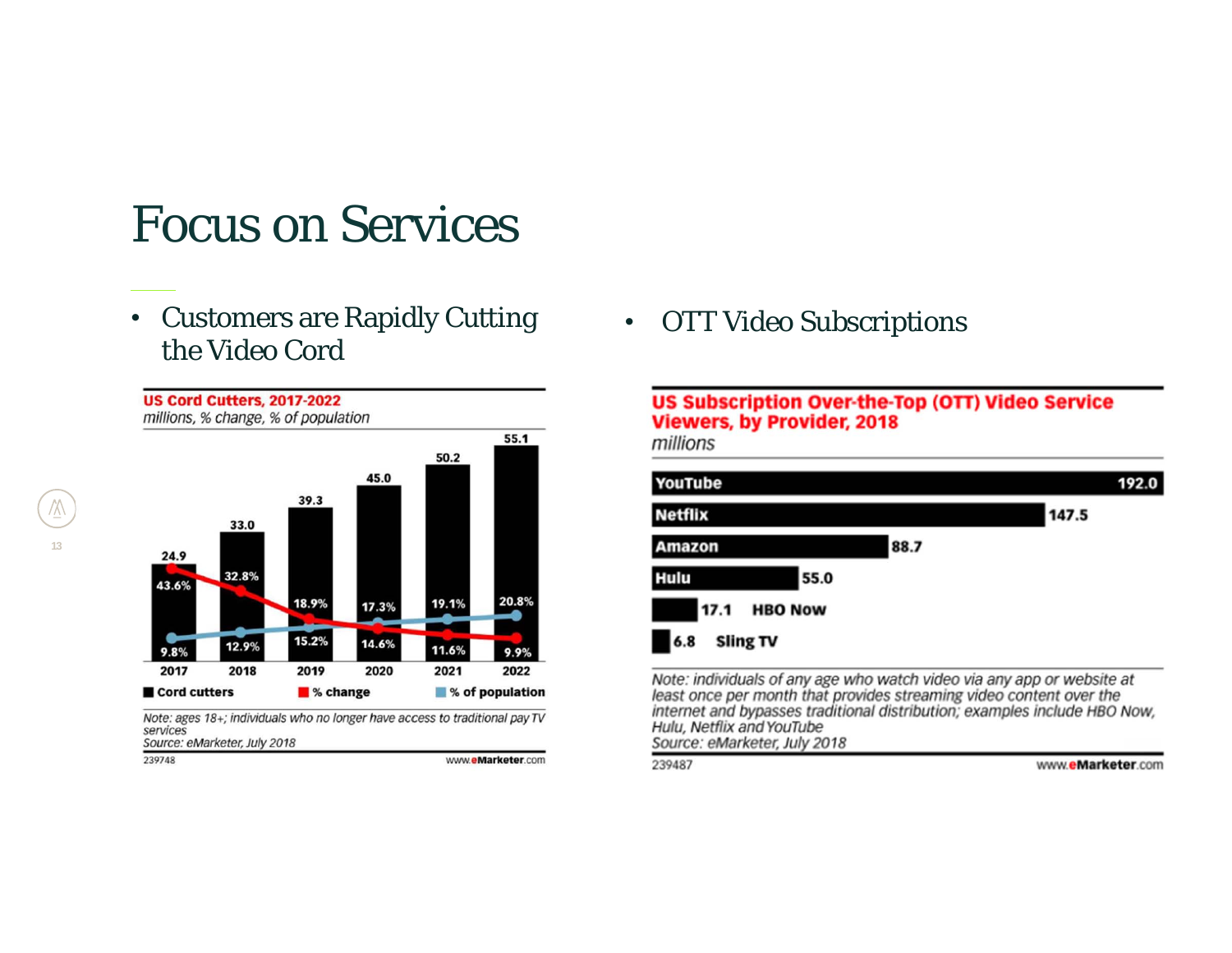- Migration to OTT & Managed Services
	- OTT VoIP as a replacement for regulated voice
		- Hosted or affiliate CLEC provisioned
	- Hosted IP-based services in lieu of facilities based
		- •Reduction/elimination of existing costs
		- •Savings on new costs through economies of scale
		- •Rapid development and implementation of new services
	- • Focus on value-added Managed Services
		- •Managed WiFi/Routers
		- $\bullet$ Data Centers

**14**

•Fiber Transport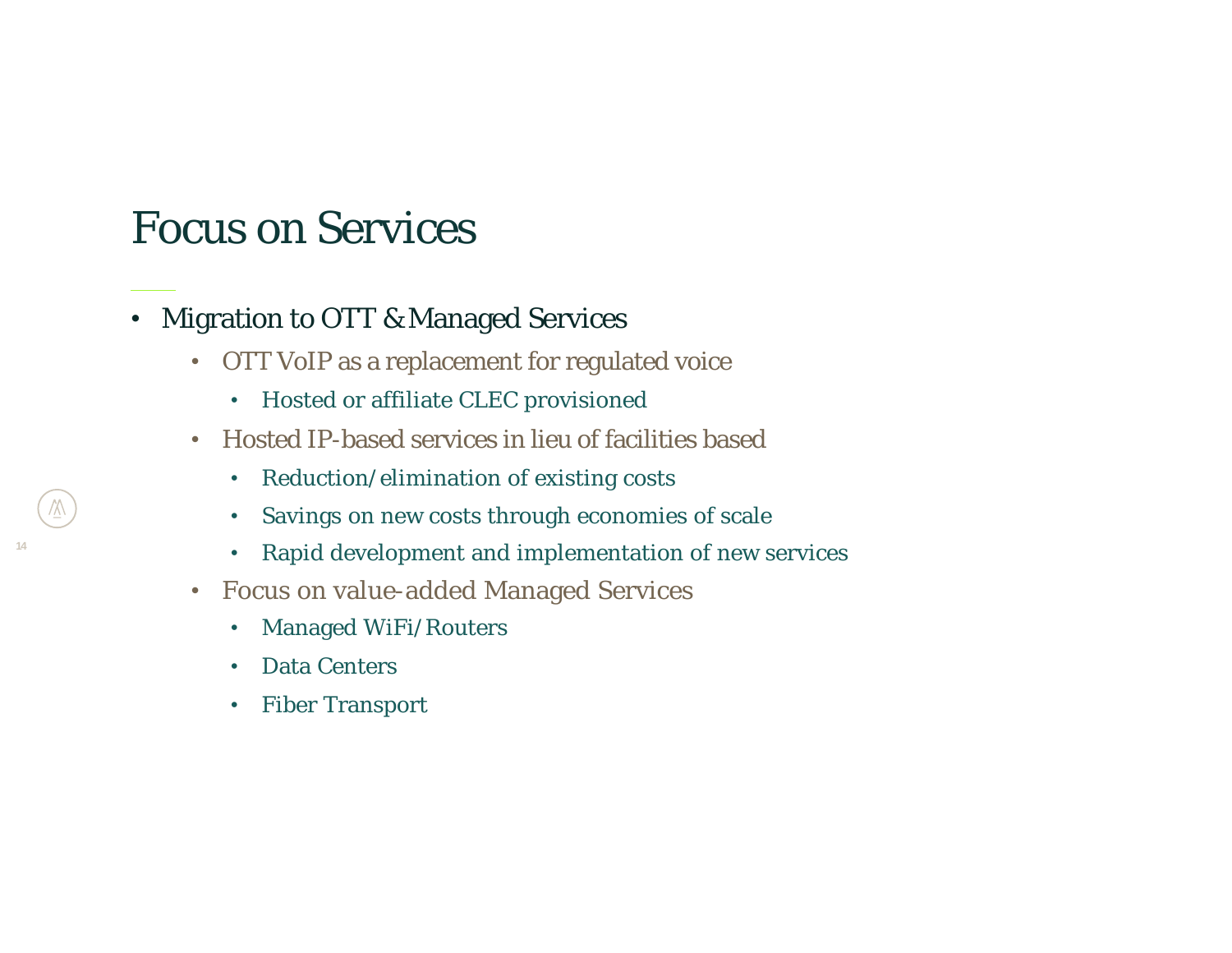- Key Takeaways
	- The decline in voice lines will pick up & continue through 2024
	- Broadband only will be the dominant service by 2024
		- •Don't wait to adopt, but make sure you do it right
	- •Many legacy non-regulated services are unprofitable & will be eliminated
	- • Customers will purchase value-added OTT services from their local provider
		- •Must be sales & marketing focused
		- •Replace existing services & revenues
	- ILECs will be key players in providing Managed Services
		- Utilize additional capacity & resources to your benefit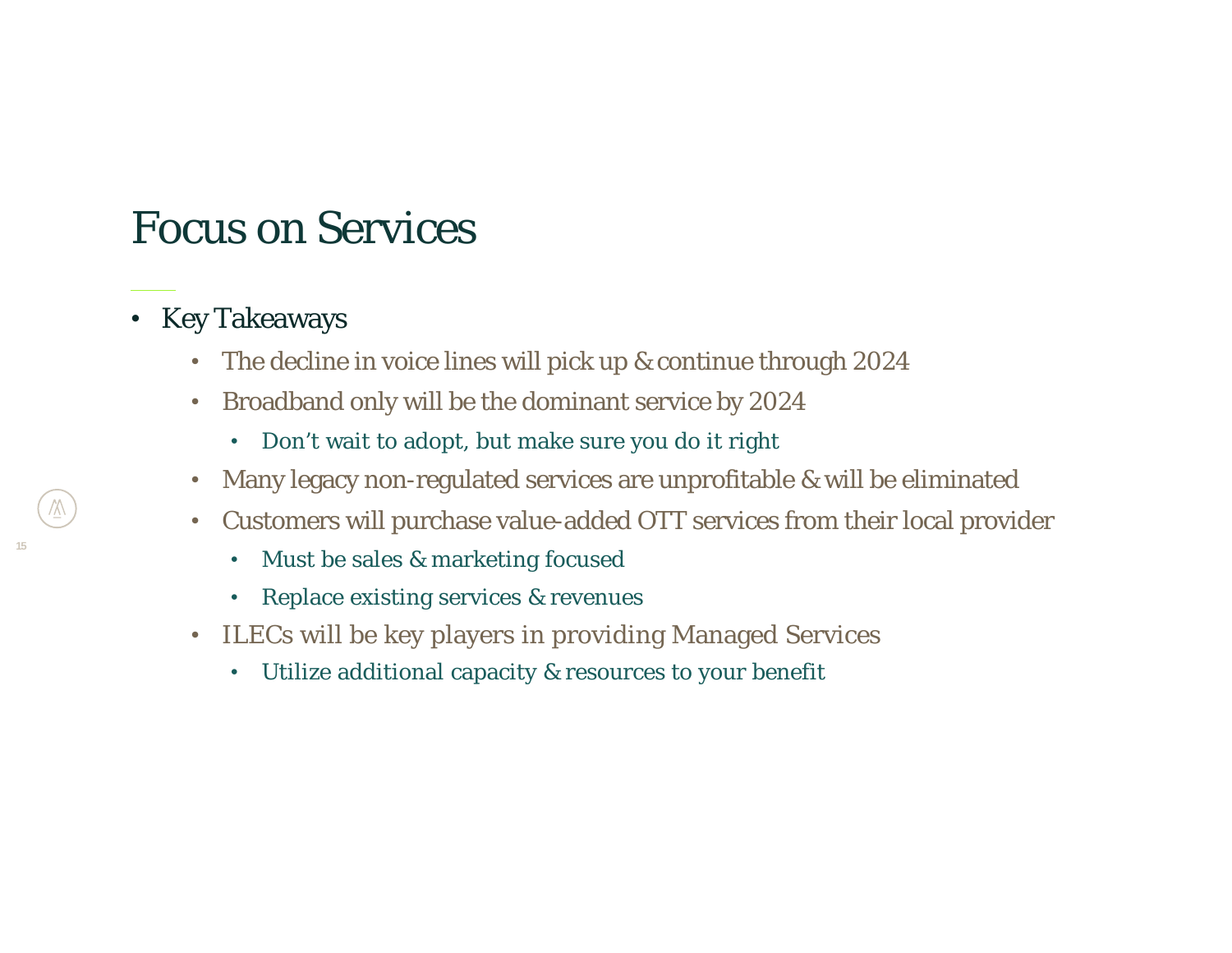### Potential for Consolidation/Partnerships

- The industry is ripe for consolidation/partnerships over the next 5 years
	- Regulatory/USF certainty attracts capital
		- We are seeing more activity from Private Equity based on stability of USF
		- Traditional & non-traditional lenders are showing increased interest
		- ILECs w/ cash reserves seeing a prime opportunity to invest
	- •Competition appears to be driving values up

- Diversification is a key component in valuation
	- Fiber/CLEC Opportunity/Mix of Reg & Non-Reg EBITDA/Access to Business Customers
- •Multiple bidders in most open-market sales
- •Recent valuations in the 6-8x EBITDA range for diversified ILECs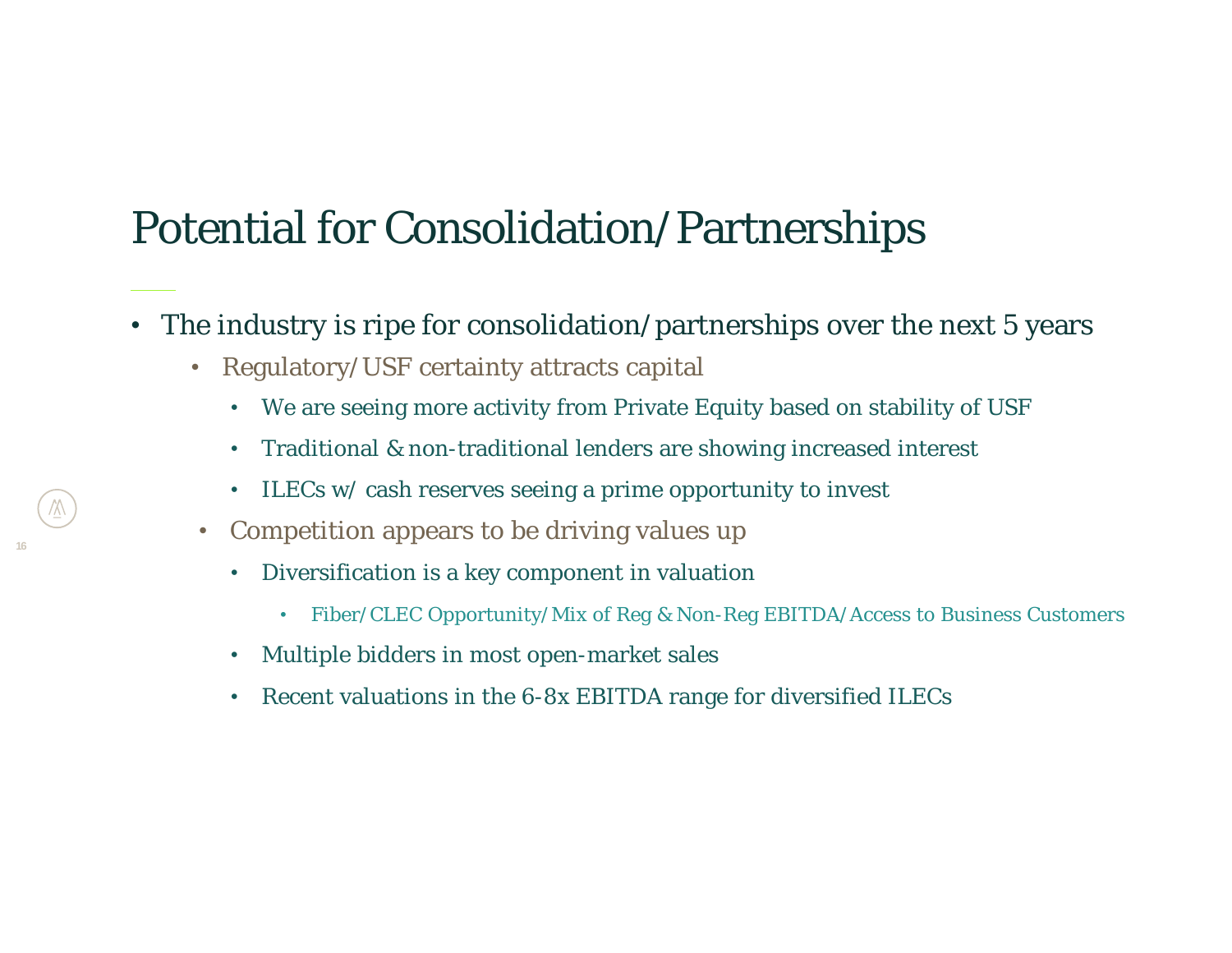### Potential for Consolidation/Partnerships

- The industry is ripe for consolidation/partnerships over the next 5 years
	- Regulatory changes provide incentive for economies of scale
		- Model based support; no longer tied to actual costs
		- •Frozen Intercarrier compensation; no longer tied to actual costs
		- •Expense limitations not recoverable through USF
		- •Optional incentive regulation of BDS for model-based carriers
	- • Market realities pose challenges for many rural carriers
		- •Family succession issues; is the next generation prepared/interested?
		- • Baby Boomers are retiring in droves; is there succession in place/available in key roles?
		- Economies of scale are difficult for small, rural carriers to create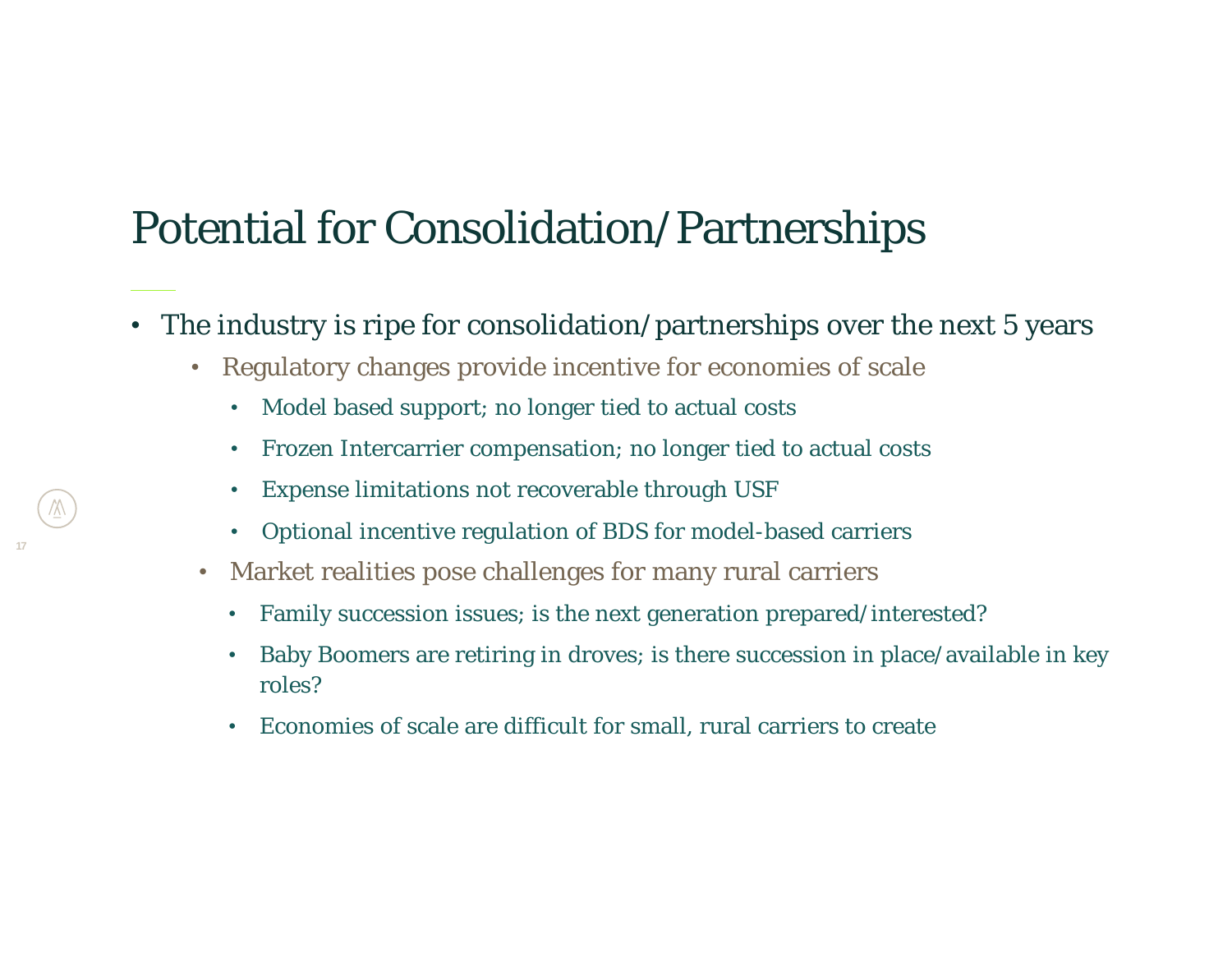### Potential for Consolidation/Partnerships

### • Key Takeaways

- The industry is likely to have meaningful consolidation and a growing number of partnerships between now and 2024
	- • Regulatory certainty is creating interest, but it may only last so long
		- What happens in 2029 and beyond?
		- • Consolidation will likely pick up in the short term (through 2023?), and then slow until there is greater regulatory certainty for 2029 and beyond
		- Valuations, access to capital and competition for acquisitions will follow the same path
	- $\bullet$  Regulatory changes will drive some companies to consolidate/partner
		- •Model & incentive-based support present opportunity for those that can create scale
		- Cost limitations will force others to seek economies of scale to preserve earnings
	- Family & market dynamics will drive "neighbor" consolidations/partnerships
		- •Family/key employee succession & need for scale will create opportunities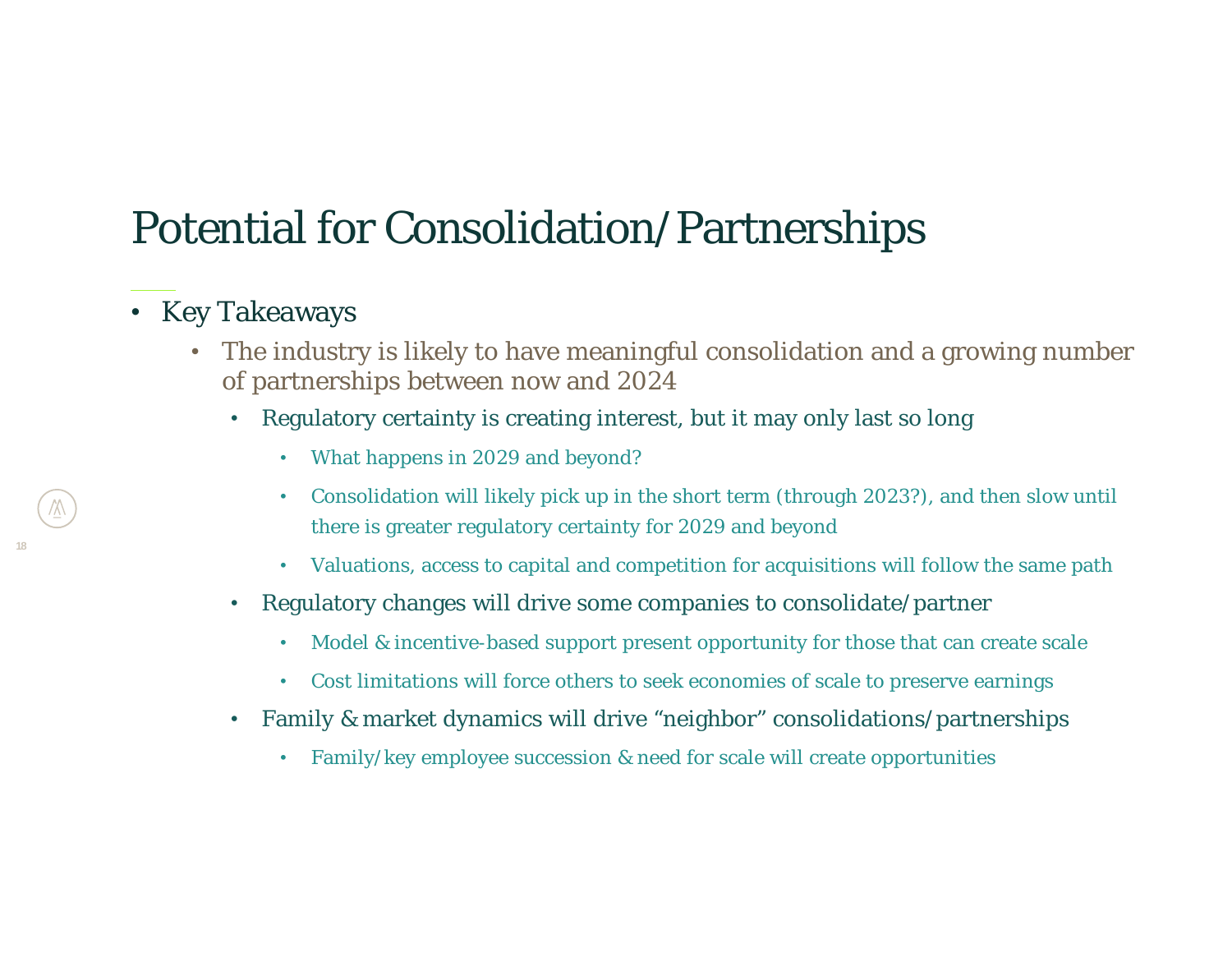### Financial Performance

- Forecasted 2024 based on historic 2004 2018 results from the Telergee & Moss Adams Benchmark Studies
	- Do we believe the Excel projections?
	- My initial reactions to the results were mixed
		- Nostalgic for the good old days
		- •Profitability points to need for efficiency and growth in revenue
		- •Reliance on USF continues to be strong
		- •Personnel will change

- Customers will continue to bear a larger burden of revenue
- Nonregulated services will continue to evolve
- How do we modify practices if we aren't satisfied with the projections?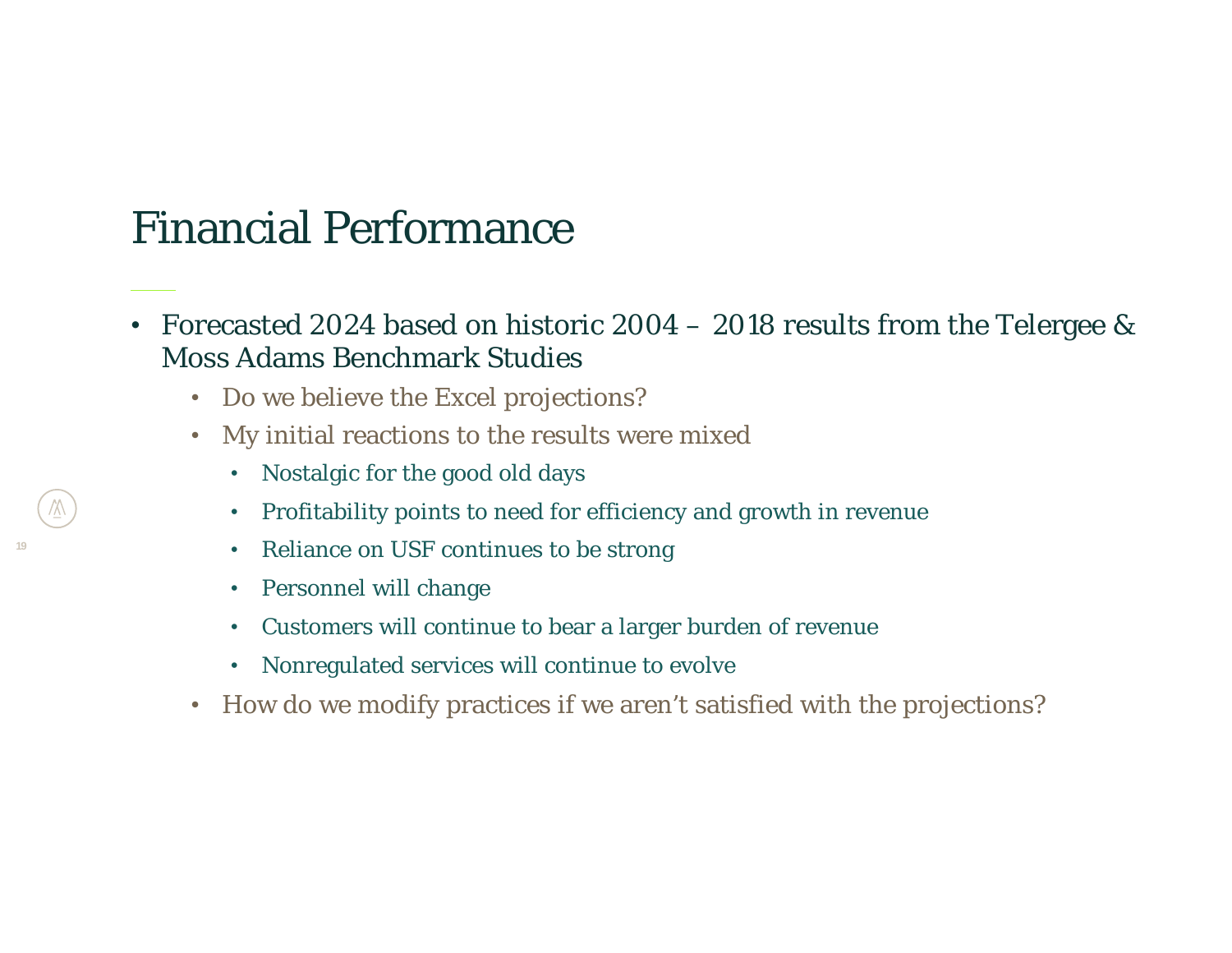

### Profitability (% of total revenues)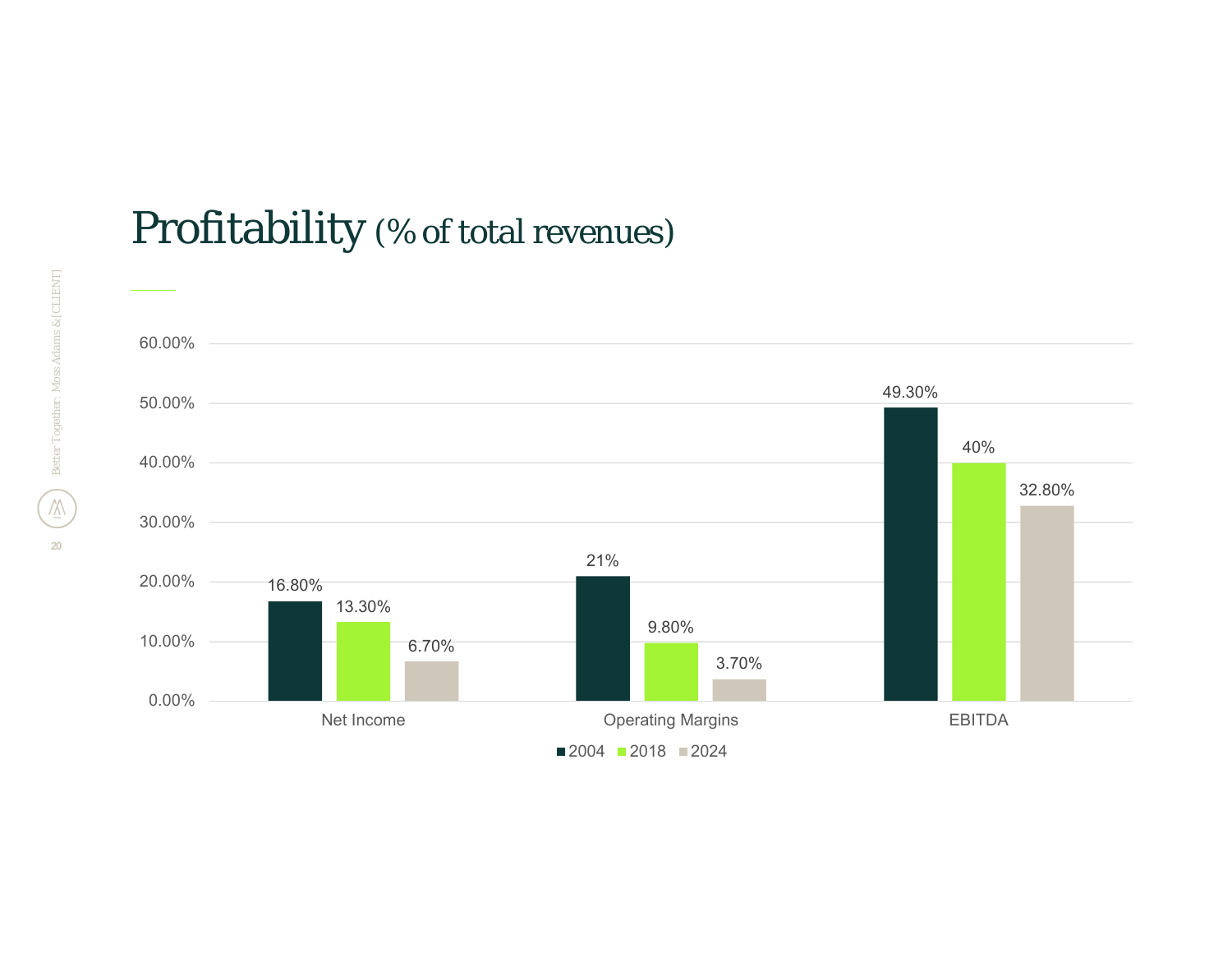### Revenue Mix

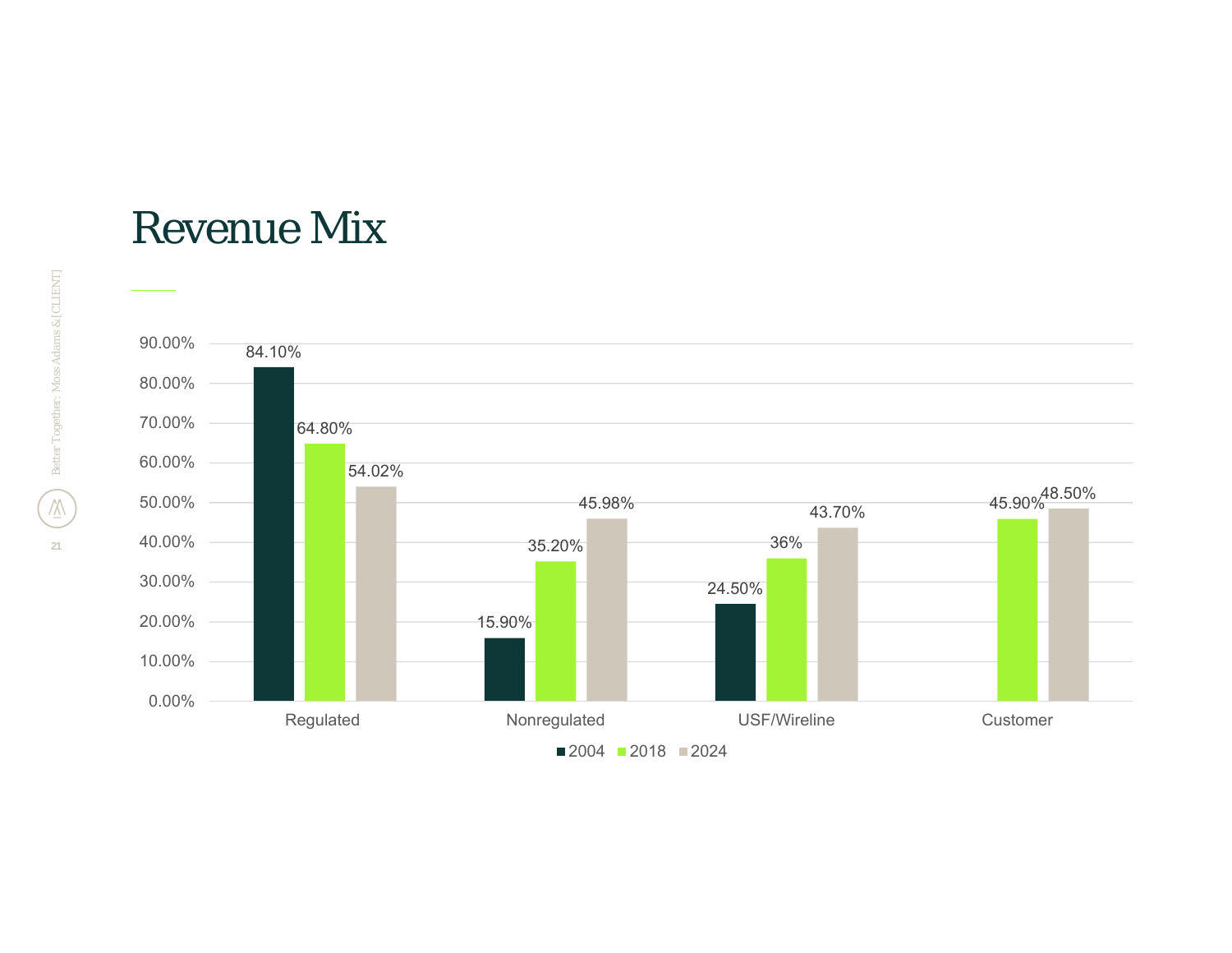

### Personnel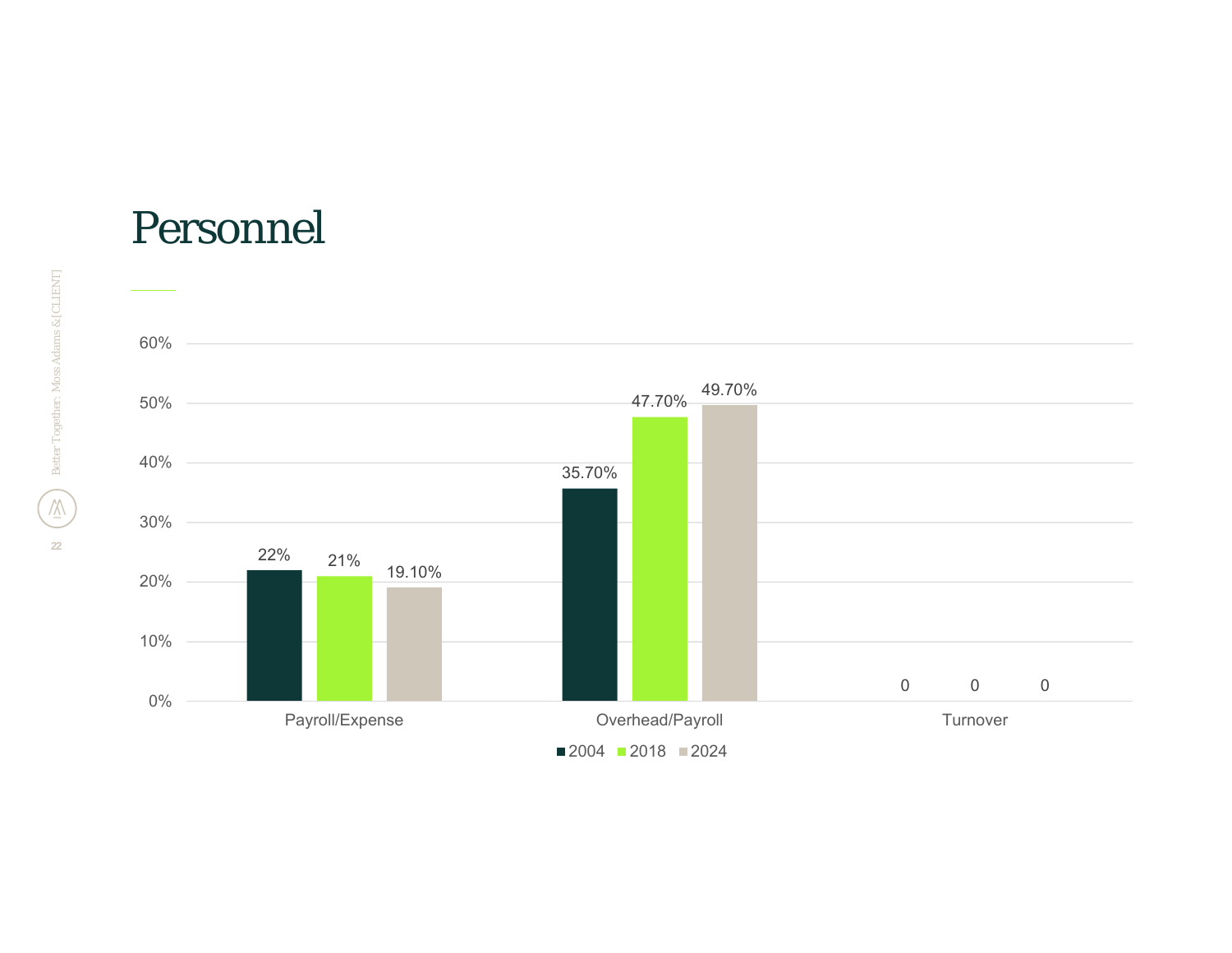

## Nonregulated Services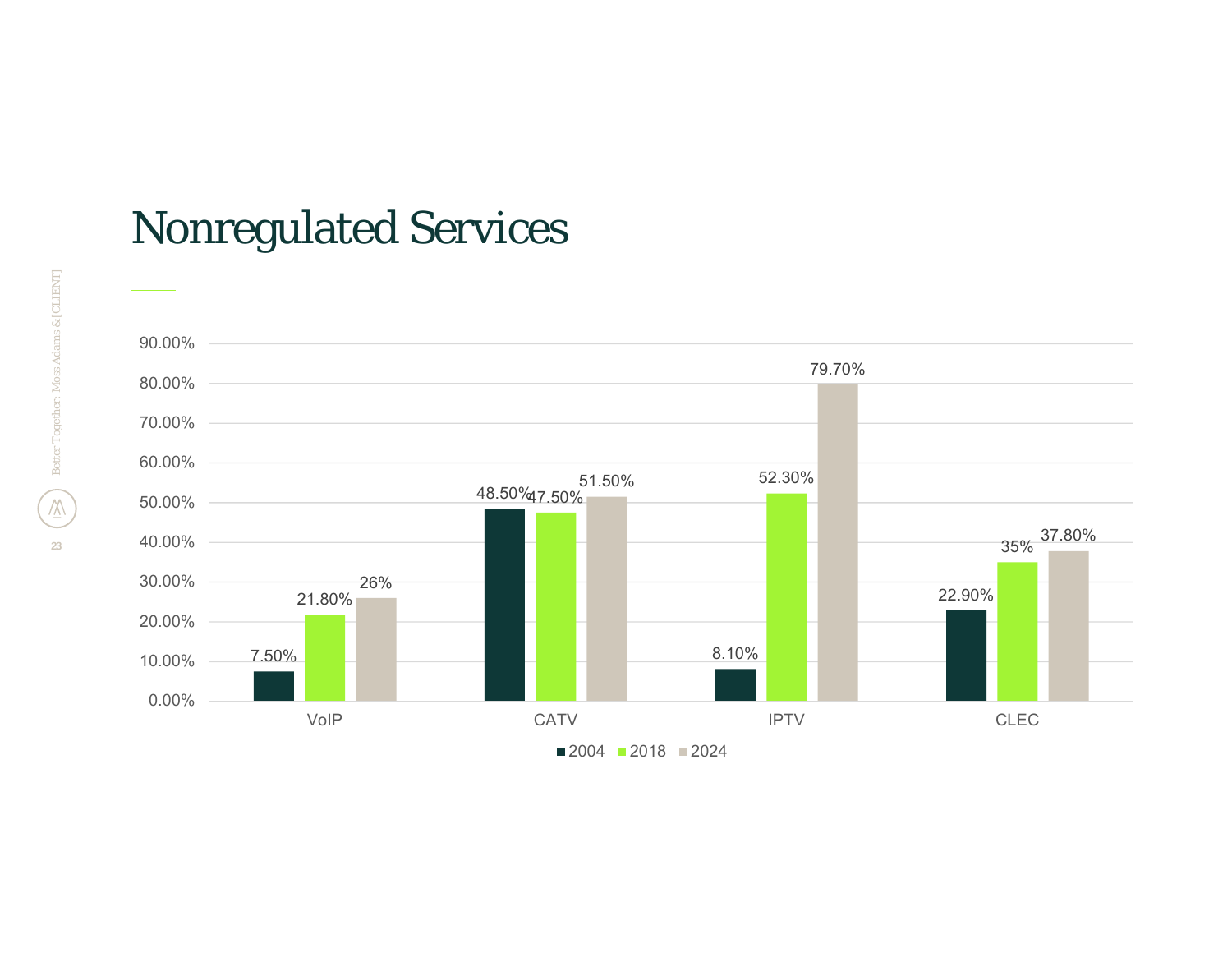### Closing Thoughts

- Need to be proactive as we look forward and determine strategic plan
	- •Prepare to compete, potentially with a variety of technologies
	- Understand how USF drives your operation, and project best/worst cases
	- Focus on the services that will drive maximum profitability
	- $\bullet$ Generate efficiencies through partnerships/consolidation
	- $\bullet$ Create a financial future that does not follow the historic trend line